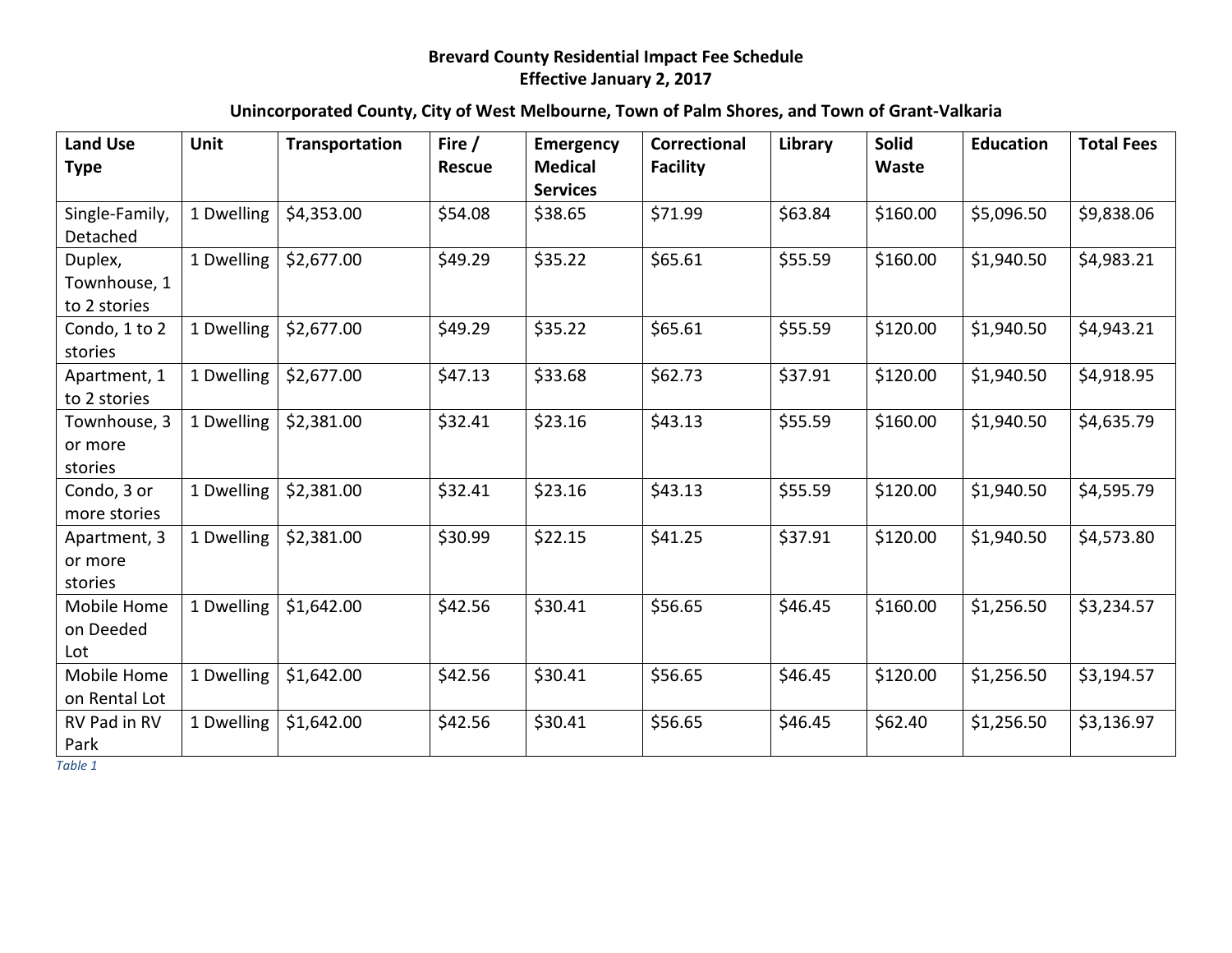#### **Cities of Cocoa, Cocoa Beach, Indialantic, Indian Harbour Beach, Malabar, Melbourne Beach, Rockledge, Satellite Beach, and Titusville**

| <b>Land Use</b><br><b>Type</b>                 | Unit       | <b>Transportation</b> | Fire /<br><b>Rescue</b>  | Emergency<br><b>Medical</b><br><b>Services</b> | <b>Correctional</b><br><b>Facility</b> | Library | <b>Solid Waste</b> | <b>Education</b> | <b>Total Fees</b> |
|------------------------------------------------|------------|-----------------------|--------------------------|------------------------------------------------|----------------------------------------|---------|--------------------|------------------|-------------------|
| Single-<br>Family,<br>Detached                 | 1 Dwelling | \$4,353.00            | <b>Not</b><br>Applicable | \$38.65                                        | \$71.99                                | \$63.84 | \$160.00           | \$5,096.50       | \$9,783.98        |
| Duplex,<br>Townhouse,<br>$1$ to $2$<br>stories | 1 Dwelling | \$2,677.00            | <b>Not</b><br>Applicable | \$35.22                                        | \$65.61                                | \$55.59 | \$160.00           | \$1,940.50       | \$4,933.92        |
| Condo, 1 to<br>2 stories                       | 1 Dwelling | \$2,677.00            | <b>Not</b><br>Applicable | \$35.22                                        | \$65.61                                | \$55.59 | \$120.00           | \$1940.50        | \$4,893.92        |
| Apartment,<br>1 to 2<br>stories                | 1 Dwelling | \$2,677.00            | <b>Not</b><br>Applicable | \$33.68                                        | \$62.73                                | \$37.91 | \$120.00           | \$1,940.50       | \$4,871.82        |
| Townhouse,<br>3 or more<br>stories             | 1 Dwelling | \$2,381.00            | <b>Not</b><br>Applicable | \$23.16                                        | \$43.13                                | \$55.59 | \$160.00           | \$1,940.50       | \$4,603.38        |
| Condo, 3 or<br>more<br>stories                 | 1 Dwelling | \$2,381.00            | Not<br>Applicable        | \$23.16                                        | \$43.13                                | \$55.59 | \$120.00           | \$1,940.50       | \$4,563.38        |
| Apartment,<br>3 or more<br>stories             | 1 Dwelling | \$2,381.00            | Not<br>Applicable        | \$22.15                                        | \$41.25                                | \$37.91 | \$120.00           | \$1,940.50       | \$4,542.81        |
| Mobile<br>Home on<br>Deeded Lot                | 1 Dwelling | \$1,642.00            | Not<br>Applicable        | \$30.41                                        | \$56.65                                | \$46.45 | \$160.00           | \$1,256.50       | \$3,192.01        |
| Mobile<br>Home on<br>Rental Lot                | 1 Dwelling | \$1,642.00            | Not<br>Applicable        | \$30.41                                        | \$56.65                                | \$46.45 | \$120.00           | \$1,256.50       | \$3,152.01        |
| RV Pad in<br><b>RV Park</b>                    | 1 Dwelling | \$1,642.00            | <b>Not</b><br>Applicable | \$30.41                                        | \$56.65                                | \$46.45 | \$62.40            | \$1,256.50       | \$3,094.41        |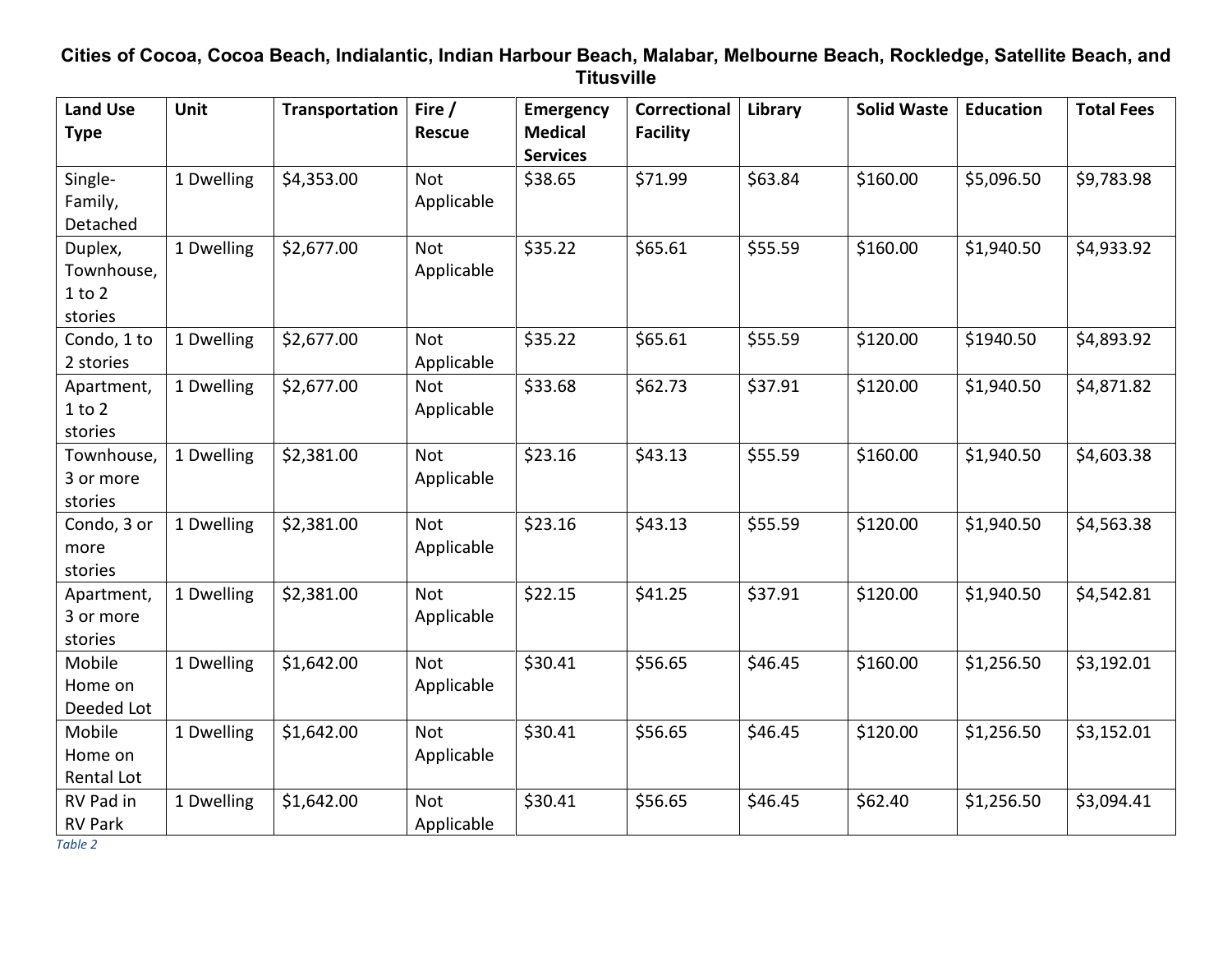# **Cities of Melbourne and Palm Bay**

| <b>Land Use</b><br><b>Type</b> | Unit       | <b>Transportation</b> | Fire /<br><b>Rescue</b> | <b>Emergency</b><br><b>Medical</b> | <b>Correctional</b><br><b>Facility</b> | Library | <b>Solid Waste</b> | <b>Education</b> | <b>Total Fees</b> |
|--------------------------------|------------|-----------------------|-------------------------|------------------------------------|----------------------------------------|---------|--------------------|------------------|-------------------|
|                                |            |                       |                         | <b>Services</b>                    |                                        |         |                    |                  |                   |
| Single-                        | 1 Dwelling | Not Applicable        | Not                     | \$38.65                            | \$71.99                                | \$63.84 | \$160.00           | \$5,096.50       | \$5,430.98        |
| Family,                        |            |                       | Applicable              |                                    |                                        |         |                    |                  |                   |
| Detached                       |            |                       |                         |                                    |                                        |         |                    |                  |                   |
| Duplex,                        | 1 Dwelling | Not Applicable        | Not                     | \$35.22                            | \$65.61                                | \$55.59 | \$160.00           | \$1,940.50       | \$2,256.92        |
| Townhouse,<br>1 to 2           |            |                       | Applicable              |                                    |                                        |         |                    |                  |                   |
| stories                        |            |                       |                         |                                    |                                        |         |                    |                  |                   |
| Condo, 1 to                    | 1 Dwelling | Not Applicable        | <b>Not</b>              | \$35.22                            | \$65.61                                | \$55.59 | \$120.00           | \$1,940.50       | \$2,216.92        |
| 2 stories                      |            |                       | Applicable              |                                    |                                        |         |                    |                  |                   |
| Apartment,                     | 1 Dwelling | Not Applicable        | Not                     | \$33.68                            | \$62.73                                | \$37.91 | \$120.00           | \$1,940.50       | \$2,194.82        |
| $1$ to $2$                     |            |                       | Applicable              |                                    |                                        |         |                    |                  |                   |
| stories                        |            |                       |                         |                                    |                                        |         |                    |                  |                   |
| Townhouse,                     | 1 Dwelling | Not Applicable        | Not                     | \$23.16                            | \$43.13                                | \$55.59 | \$160.00           | \$1,940.50       | \$2,222.38        |
| 3 or more                      |            |                       | Applicable              |                                    |                                        |         |                    |                  |                   |
| stories<br>Condo, 3 or         | 1 Dwelling | Not Applicable        | Not                     | \$23.16                            | \$43.13                                | \$55.59 | \$120.00           | \$1,940.50       | \$2,182.38        |
| more                           |            |                       | Applicable              |                                    |                                        |         |                    |                  |                   |
| stories                        |            |                       |                         |                                    |                                        |         |                    |                  |                   |
| Apartment,                     | 1 Dwelling | Not Applicable        | <b>Not</b>              | \$22.15                            | \$41.25                                | \$37.91 | \$120.00           | \$1,940.50       | \$2,161.81        |
| 3 or more                      |            |                       | Applicable              |                                    |                                        |         |                    |                  |                   |
| stories                        |            |                       |                         |                                    |                                        |         |                    |                  |                   |
| Mobile                         | 1 Dwelling | Not Applicable        | Not                     | \$30.41                            | \$56.65                                | \$46.45 | \$160.00           | \$1,256.50       | \$1,550.01        |
| Home on                        |            |                       | Applicable              |                                    |                                        |         |                    |                  |                   |
| Deeded Lot                     |            |                       |                         |                                    |                                        |         |                    |                  |                   |
| Mobile                         | 1 Dwelling | Not Applicable        | Not                     | \$30.41                            | \$56.65                                | \$46.45 | \$120.00           | \$1,256.50       | \$1,510.01        |
| Home on                        |            |                       | Applicable              |                                    |                                        |         |                    |                  |                   |
| Rental Lot                     |            |                       |                         |                                    |                                        |         |                    |                  |                   |
| RV Pad in                      | 1 Dwelling | Not Applicable        | Not                     | \$30.41                            | \$56.65                                | \$46.45 | \$62.40            | \$1,256.50       | \$1,452.41        |
| <b>RV Park</b>                 |            |                       | Applicable              |                                    |                                        |         |                    |                  |                   |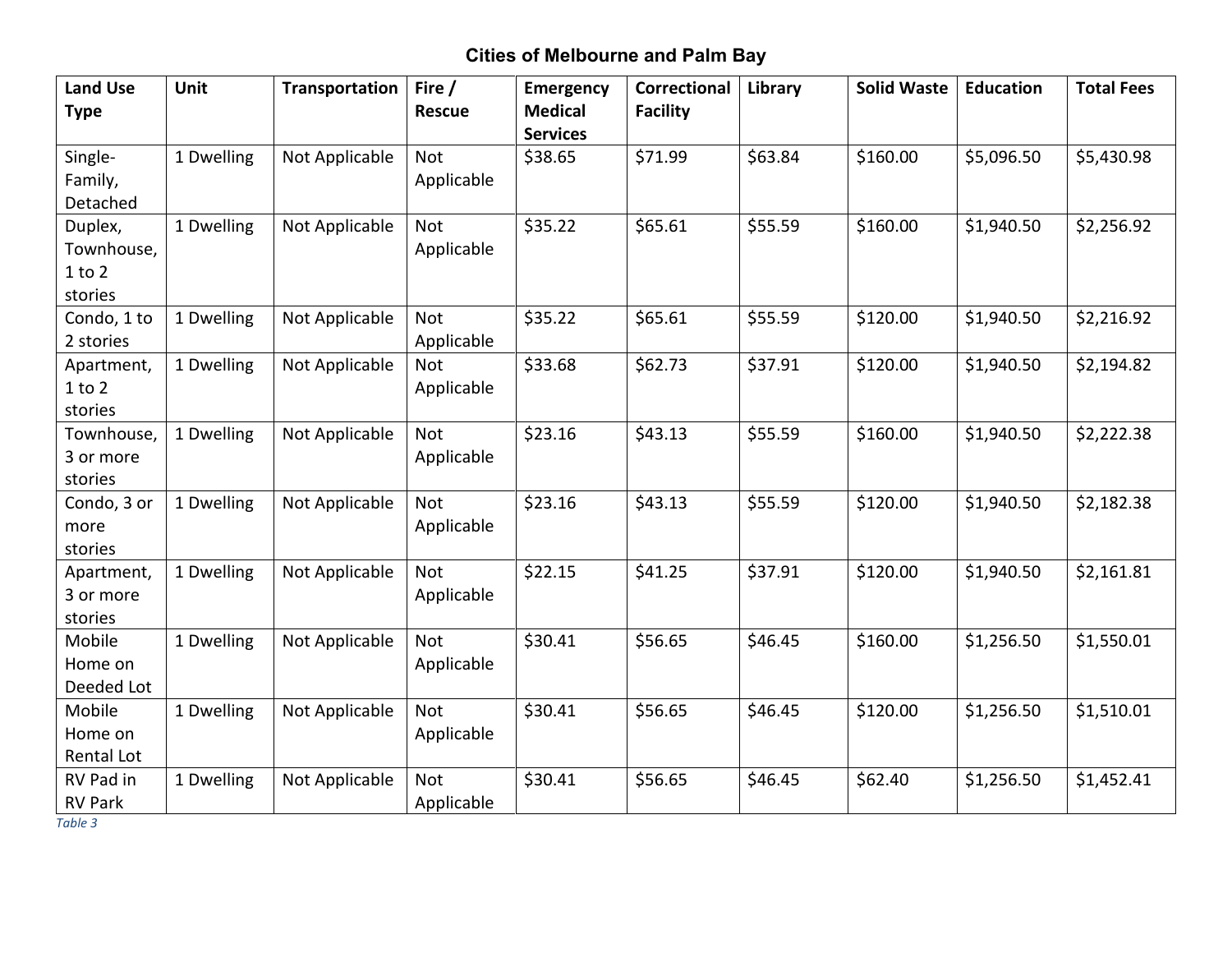# **City of Cape Canaveral**

| <b>Land Use</b>        | Unit       | <b>Transportation</b> | Fire /                   | <b>Emergency</b>                  | <b>Correctional</b> | Library                  | <b>Solid Waste</b> | <b>Education</b> | <b>Total Fees</b> |
|------------------------|------------|-----------------------|--------------------------|-----------------------------------|---------------------|--------------------------|--------------------|------------------|-------------------|
| <b>Type</b>            |            |                       | <b>Rescue</b>            | <b>Medical</b><br><b>Services</b> | <b>Facility</b>     |                          |                    |                  |                   |
| Single-                | 1 Dwelling | \$4,353.00            | <b>Not</b>               | \$38.65                           | \$71.99             | Not                      | \$160.00           | \$5,096.50       | \$9,720.14        |
| Family,                |            |                       | Applicable               |                                   |                     | Applicable               |                    |                  |                   |
| Detached               |            |                       |                          |                                   |                     |                          |                    |                  |                   |
| Duplex,<br>Townhouse,  | 1 Dwelling | \$2,677.00            | <b>Not</b><br>Applicable | \$35.22                           | \$65.61             | <b>Not</b><br>Applicable | \$160.00           | \$1,940.50       | \$4,878.33        |
| $1$ to $2$             |            |                       |                          |                                   |                     |                          |                    |                  |                   |
| stories                |            |                       |                          |                                   |                     |                          |                    |                  |                   |
| Condo, 1 to            | 1 Dwelling | \$2,677.00            | Not                      | \$35.22                           | \$65.61             | Not                      | \$120.00           | \$1,940.50       | \$4,838.33        |
| 2 stories              |            |                       | Applicable               |                                   |                     | Applicable               |                    |                  |                   |
| Apartment,             | 1 Dwelling | \$2,677.00            | <b>Not</b>               | \$33.68                           | \$62.73             | <b>Not</b>               | \$120.00           | \$1,940.50       | \$4,833.91        |
| $1$ to $2$             |            |                       | Applicable               |                                   |                     | Applicable               |                    |                  |                   |
| stories                |            |                       |                          |                                   |                     |                          |                    |                  |                   |
| Townhouse,             | 1 Dwelling | \$2,381.00            | Not                      | \$23.16                           | \$43.13             | <b>Not</b>               | \$160.00           | \$1,940.50       | \$4,547.79        |
| 3 or more              |            |                       | Applicable               |                                   |                     | Applicable               |                    |                  |                   |
| stories<br>Condo, 3 or | 1 Dwelling | \$2,381.00            | <b>Not</b>               | \$23.16                           | \$43.13             | <b>Not</b>               | \$120.00           | \$1,940.50       | \$4,507.79        |
| more                   |            |                       | Applicable               |                                   |                     | Applicable               |                    |                  |                   |
| stories                |            |                       |                          |                                   |                     |                          |                    |                  |                   |
| Apartment,             | 1 Dwelling | \$2,381.00            | <b>Not</b>               | \$22.15                           | \$41.25             | Not                      | \$120.00           | \$1,940.50       | \$4,504.90        |
| 3 or more              |            |                       | Applicable               |                                   |                     | Applicable               |                    |                  |                   |
| stories                |            |                       |                          |                                   |                     |                          |                    |                  |                   |
| Mobile                 | 1 Dwelling | \$1,642.00            | <b>Not</b>               | \$30.41                           | \$56.65             | Not                      | \$160.00           | \$1,256.50       | \$3,145.56        |
| Home on                |            |                       | Applicable               |                                   |                     | Applicable               |                    |                  |                   |
| Deeded Lot             |            |                       |                          |                                   |                     |                          |                    |                  |                   |
| Mobile                 | 1 Dwelling | \$1,642.00            | <b>Not</b>               | \$30.41                           | \$56.65             | Not                      | \$120.00           | \$1,256.50       | \$3,105.56        |
| Home on                |            |                       | Applicable               |                                   |                     | Applicable               |                    |                  |                   |
| Rental Lot             |            |                       |                          |                                   |                     |                          |                    |                  |                   |
| RV Pad in              | 1 Dwelling | \$1,642.00            | <b>Not</b>               | \$30.41                           | \$56.65             | <b>Not</b>               | \$62.40            | \$1,256.50       | \$3,047.96        |
| <b>RV Park</b>         |            |                       | Applicable               |                                   |                     | Applicable               |                    |                  |                   |